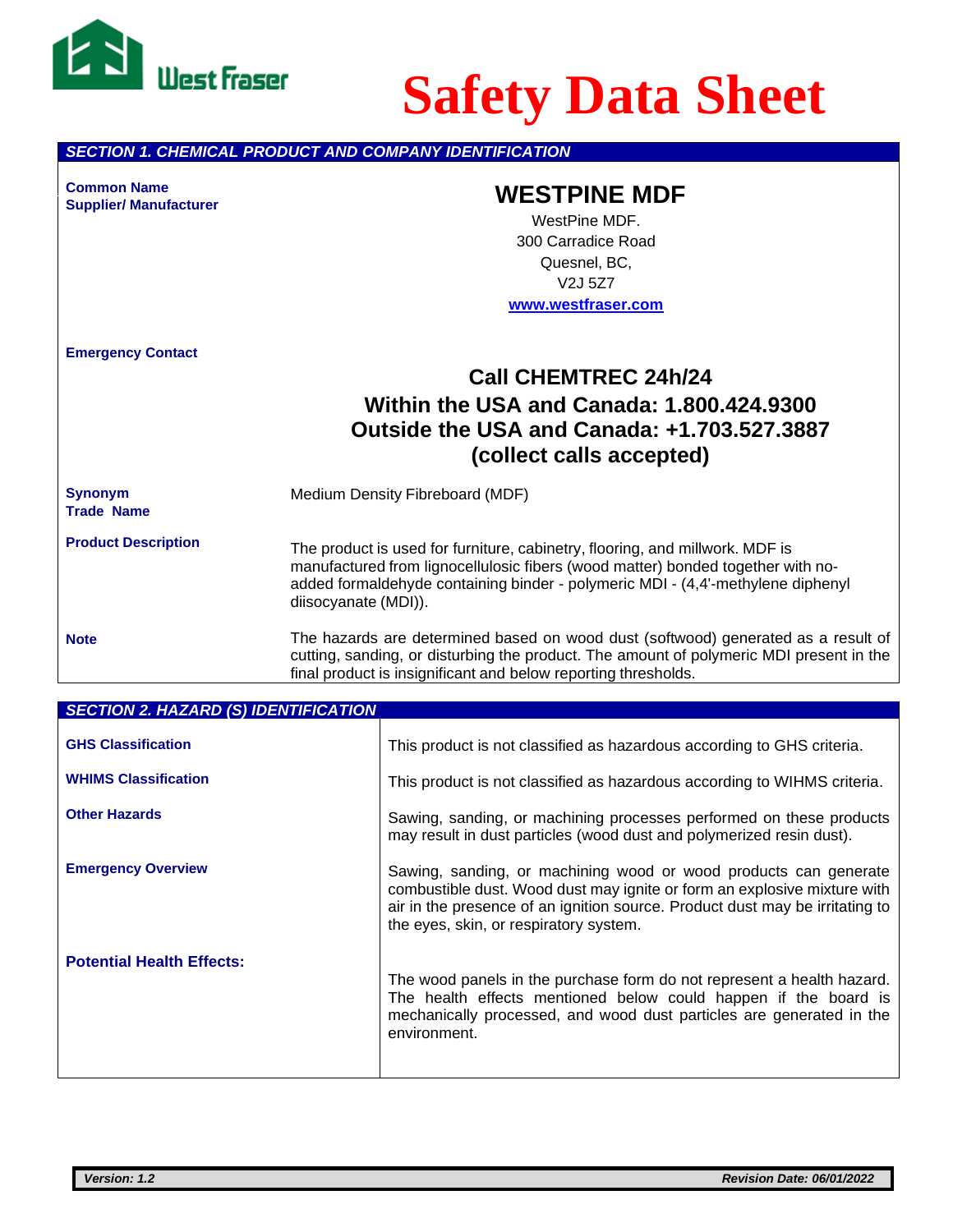### *West Fraser WestPine MDF Board Page 2 of 12*

| <b>CLASSIFICATION:</b>                                    |                                                                                                                           |
|-----------------------------------------------------------|---------------------------------------------------------------------------------------------------------------------------|
| <b>Combustible Dust</b>                                   | <b>Category 1</b>                                                                                                         |
| <b>Acute Toxicity (Inhalation)</b>                        | <b>Category 4</b>                                                                                                         |
| <b>Skin Irritation/skin corrosion</b>                     | <b>Category 2</b>                                                                                                         |
| <b>Eye Irritation/eye damage</b>                          | <b>Category 2A</b>                                                                                                        |
| <b>Carcinogenicity</b>                                    | <b>Category 1</b>                                                                                                         |
| <b>Specific Target Organ Toxicity (Single Exposure)</b>   | <b>Category 3</b>                                                                                                         |
| <b>Specific Target Organ Toxicity (Repeated Exposure)</b> | <b>Category 1</b>                                                                                                         |
| <b>LABEL ELEMENTS:</b>                                    |                                                                                                                           |
|                                                           |                                                                                                                           |
| <b>SIGNAL WORDS</b>                                       | <b>DANGER</b>                                                                                                             |
| <b>HAZARD STATEMENT(S)</b>                                |                                                                                                                           |
| H315                                                      | Causes skin irritation.                                                                                                   |
| H319                                                      | Causes serious eye irritation.                                                                                            |
| H350                                                      | May cause cancer if inhaled.                                                                                              |
| H332                                                      | Harmful if inhaled.                                                                                                       |
| H335                                                      | May cause respiratory irritation.                                                                                         |
| H372                                                      | Causes damage to organs (respiratory system, lungs) through                                                               |
|                                                           | prolonged or repeated exposure if inhaled.                                                                                |
| <b>PRECAUTIONARY STATEMENT(S)</b>                         |                                                                                                                           |
|                                                           |                                                                                                                           |
| <b>Prevention:</b>                                        |                                                                                                                           |
| <b>P260</b>                                               | Do not breathe dust.                                                                                                      |
| <b>P270</b>                                               | Do not eat, drink or smoke when using this product.                                                                       |
| <b>P272</b>                                               | Contaminated work clothing must not be allowed out of the workplace.                                                      |
| P284                                                      | In case of inadequate ventilation wear respiratory protection (NIOSH                                                      |
|                                                           | approved air-purifying respirator with N100, R100, or P100 filter).                                                       |
| P264                                                      | Wash hands and skin thoroughly after handling.                                                                            |
| P <sub>280</sub>                                          | Wear protective gloves/protective clothing/eye protection/face protection.                                                |
| P201                                                      | Obtain special instructions before use.                                                                                   |
|                                                           |                                                                                                                           |
| P202                                                      | Do not handle until all safety precautions have been read and                                                             |
|                                                           | understood.                                                                                                               |
| <b>Response:</b>                                          |                                                                                                                           |
| <b>P312</b>                                               | Call a POISON CENTRE or doctor if you feel unwell.                                                                        |
| $P304 + P340$                                             | IF INHALED: Remove person to fresh air and keep comfortable for                                                           |
|                                                           | breathing.                                                                                                                |
| P321                                                      | Specific treatment (see supplemental first aid instruction on this label).                                                |
| P302 + P352                                               | IF ON SKIN: Wash with plenty of water                                                                                     |
| P333+P313                                                 | If skin irritation or rash occurs: Get medical advice/attention.                                                          |
| P362 +P364<br>P305+P351+P338                              | Take off contaminated clothing and wash it before reuse.                                                                  |
|                                                           | IF IN EYES: Rinse cautiously with water for several minutes. Remove                                                       |
| $P337 + P313$                                             | contact lenses, if present and easy to do. Continue rinsing.<br>If eye irritation persists: Get medical advice/attention. |
| Storage:                                                  |                                                                                                                           |
| <b>P403</b>                                               | Store in a well-ventilated place.                                                                                         |
| <b>Disposal:</b>                                          |                                                                                                                           |
| P501                                                      | Dispose of contents and container in accordance with local, regional,                                                     |
|                                                           | national, and international.                                                                                              |
| <b>OTHER HAZARDS</b>                                      |                                                                                                                           |
|                                                           | May form combustible dust concentrations in the air.                                                                      |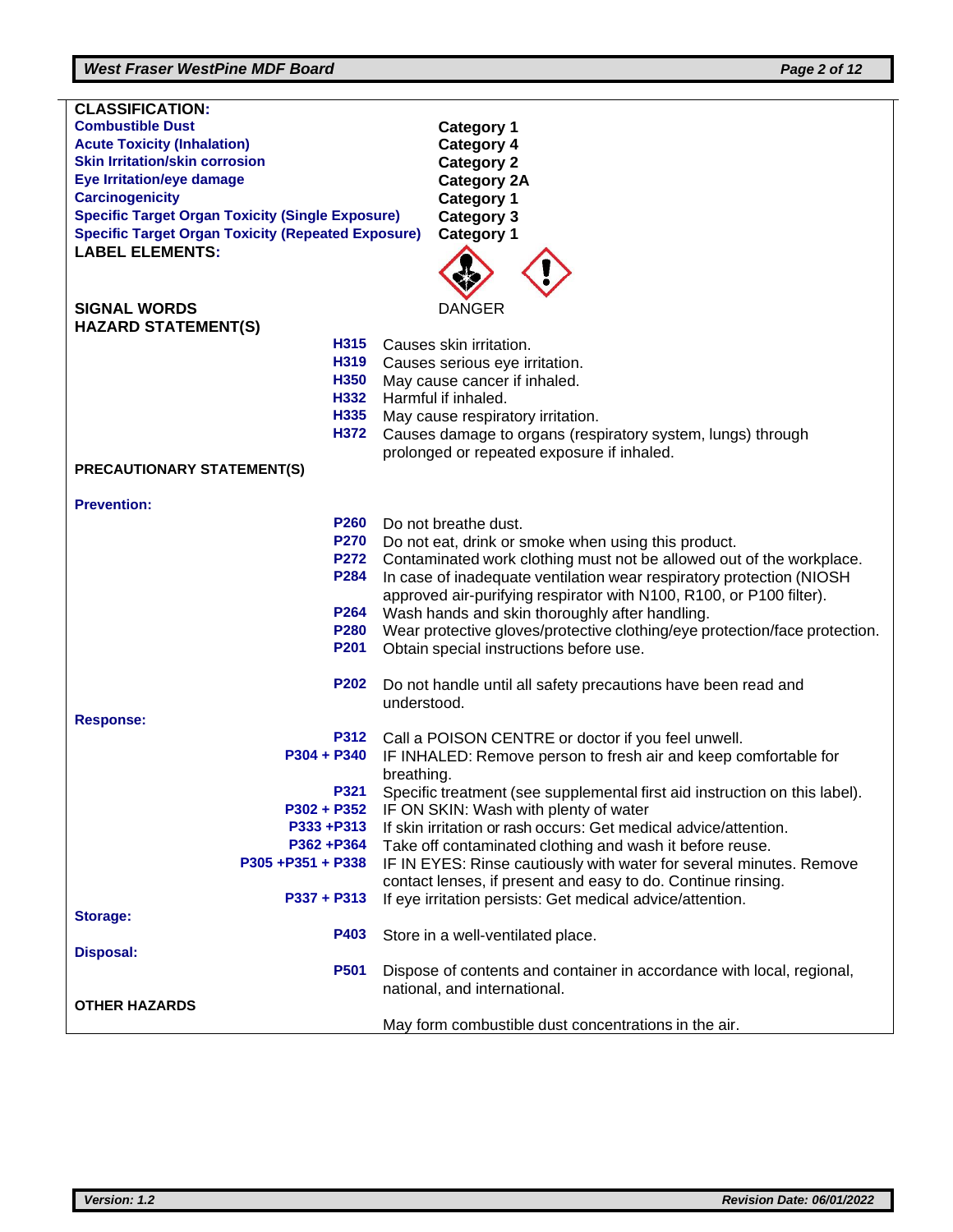#### *West Fraser WestPine MDF Board Page 3 of 12*

| <b>SECTION 3. COMPOSITION/INFORMATION ON INGREDIENTS</b> |                |              |                             |
|----------------------------------------------------------|----------------|--------------|-----------------------------|
| <b>Ingredients</b>                                       | CAS#           | <b>Wt. %</b> | <b>Other Identifiers</b>    |
| Variety of softwood (allergenic and non-                 |                |              | Wood dust                   |
| allergenic species)                                      | Not applicable | 100          | (lignocellulosic materials) |
| (No Western Red Cedar)                                   |                |              |                             |

#### **Notes**

The concentration of ingredients is presented according to WHMIS. Another compound present in MDF is polymeric MDI (insignificant concentration in the final product) which is used to bond wood fibers together. Westpine MDF is CARB compliant for NAF (complies with CCR 93120), and EPA compliant for NAF (TSCA Title VI).

The hazards presented for MDF products pertain to wood dust from softwood, allergenic and non-allergenic species. No CAS Number is available.

Concentrations are expressed in % weight/weight.

N.Av. = Not Available

| <b>SECTION 4. FIRST AID MEASURE</b>                                |                                                                                                                                                                                                                                                                                                                                                                                                                     |
|--------------------------------------------------------------------|---------------------------------------------------------------------------------------------------------------------------------------------------------------------------------------------------------------------------------------------------------------------------------------------------------------------------------------------------------------------------------------------------------------------|
| <b>Eye Contact</b>                                                 | Wood dust may cause mechanical irritation.<br>In case of contact, immediately flush eyes with plenty of water for at least 15<br>minutes, holding lids apart to ensure flushing of each entire eye. Remove<br>contact lenses, if present and easy to do. If eye irritation persists, get medical<br>advice or attention.                                                                                            |
| <b>Skin Contact</b>                                                | Various species of wood dust may cause allergic contact dermatitis in<br>sensitized individuals.<br>In case of contact, flush skin with plenty of water for at least 15 minutes.                                                                                                                                                                                                                                    |
| <b>Inhalation</b><br><b>Ingestion</b>                              | Remove contaminated clothing and footwear. Wash clothing before reuse<br>Get medical attention if rash or persistent irritation or dermatitis occurs.<br>Depending on the species, wood dust may cause respiratory sensitization<br>and/or irritation.<br>If inhaled, remove to fresh air. Get medical advice if persistent irritation,<br>severe coughing, or breathing difficulty occurs.<br>Not likely to occur. |
|                                                                    |                                                                                                                                                                                                                                                                                                                                                                                                                     |
| <b>First Aid Comments</b>                                          | Provide general supportive measures (comfort, warmth, rest). If exposed or<br>concerned, get medical advice/attention.                                                                                                                                                                                                                                                                                              |
| <b>Notes to Physician</b>                                          | Respiratory ailments or pre-existing skin conditions may be aggravated by<br>exposure to wood dust.                                                                                                                                                                                                                                                                                                                 |
| <b>Most Important Symptoms and Effects, Acute</b><br>and Delayed   | The information pertains to wood dust. Can irritate the nose and throat. Can<br>cause lung injury. Symptoms may include coughing, shortness of breath,<br>difficulty breathing, and tightness in the chest. May cause asthma or an<br>asthma-like reaction in some people. Repeated or prolonged exposure can<br>irritate the skin. May cause an allergic skin reaction in some people.                             |
| <b>Immediate Medical Attention and Special</b><br><b>Treatment</b> |                                                                                                                                                                                                                                                                                                                                                                                                                     |
| <b>Target Organs</b>                                               | Eyes, skin, and respiratory system.                                                                                                                                                                                                                                                                                                                                                                                 |
| <b>Special Instruction</b>                                         | Not available based on the literature reviewed.                                                                                                                                                                                                                                                                                                                                                                     |
| <b>Medical Conditions Aggravated by Exposure</b>                   | No information on the pure product is available based on the literature<br>reviewed. Information based on the ingredients indicates pre-existing skin<br>and respiratory conditions.                                                                                                                                                                                                                                |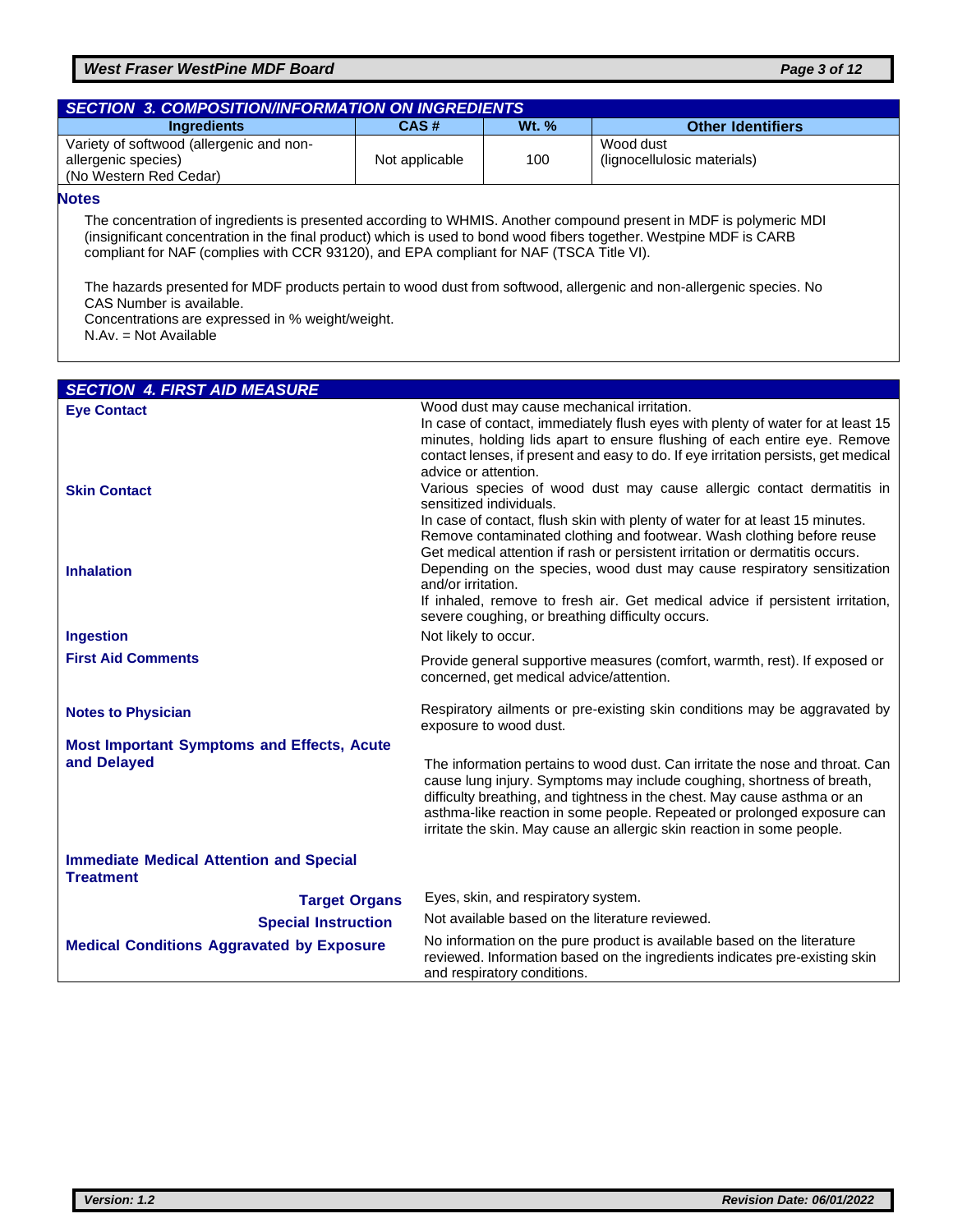| <b>SECTION 5. FIRE FIGHTING MEASURES</b>                       |                                                                                                                                                                                                                                                                                                                                                       |
|----------------------------------------------------------------|-------------------------------------------------------------------------------------------------------------------------------------------------------------------------------------------------------------------------------------------------------------------------------------------------------------------------------------------------------|
| <b>Flammability of the Product</b>                             | These wood-based panels are flammable but difficult to ignite.                                                                                                                                                                                                                                                                                        |
| <b>Auto-ignition Temperature</b>                               | 204 to 260 °C                                                                                                                                                                                                                                                                                                                                         |
| <b>Flash Point</b>                                             | Not available.                                                                                                                                                                                                                                                                                                                                        |
| <b>Flammable Limits</b>                                        | Higher: undetermined (varies with composition particle size,<br>moisture level, rate of heating, and dust concentration).                                                                                                                                                                                                                             |
| <b>Extinguishing Media</b>                                     | Lower: 40 grams/ $m^3$ (LEL) wood dust.<br>Use water spray, dry chemicals, or carbon dioxide when fighting<br>fires involving this material. Dry sand or earth can be used for a<br>small fire.                                                                                                                                                       |
| <b>Hazardous Combustion Products</b>                           | The burning of wood panels produces irritating and toxic<br>emissions, including carbon dioxide, carbon monoxide, noxious<br>fumes, aldehydes, organic acids, and polynuclear aromatic<br>compounds.                                                                                                                                                  |
| <b>Special Fire-Fighting Equipment/Procedure</b>               | Evacuate area. Fight fire from a safe distance or a protected<br>location. Approach fire from upwind to avoid hazardous vapors or<br>gases.<br>Dust explosion hazard. Use water spray or fog to prevent dust<br>formation and minimize the risk of explosion. If entry into the area<br>is required wear positive pressure SCBA and full Bunker Gear. |
| Fire Hazards in the presence of Various Substances             | There is a risk of fire/explosion when high concentrations of fine<br>dust particles come in contact with a source of ignition such as<br>heat or flame.                                                                                                                                                                                              |
| <b>Explosion Hazards in the presence of Various Substances</b> | A dust explosion is strongly possible if dust concentrations rise to<br>critical values (above 40 grams/ $m3$ ) and a source of ignition is<br>present (flame, heat, static discharge, etc.). May explode when in<br>contact with strong acids and oxidants.                                                                                          |
| <b>Sensitivity/mechanical impact</b>                           | These products are not sensitive to mechanical impact.                                                                                                                                                                                                                                                                                                |
| Sensitivity/static discharge                                   | These products are not sensitive to static discharge. However,<br>fine dust clouds may be sensitive to static discharge and lead to<br>explosive dust hazards.                                                                                                                                                                                        |

| <b>SECTION 6. ACCIDENTAL RELEASE MEASURES</b>                   |                                                                                                                                                                                                                                                                                                                                                                                    |
|-----------------------------------------------------------------|------------------------------------------------------------------------------------------------------------------------------------------------------------------------------------------------------------------------------------------------------------------------------------------------------------------------------------------------------------------------------------|
| <b>Personal Precautions</b>                                     | See protective measures in section 8.                                                                                                                                                                                                                                                                                                                                              |
| <b>Environmental Precautions</b>                                | Although none is specifically required for wood dust: it is good<br>practice to prevent releases into the environment. If a large                                                                                                                                                                                                                                                  |
|                                                                 | quantity of dust is inside a building, prevent it from entering<br>drains, ventilation systems, and confined areas.                                                                                                                                                                                                                                                                |
| <b>Spill and Leak</b>                                           | Not likely to occur as a wood panel. Wood dust spill, sweep with<br>wet technique or vacuum, and avoid creating airborne dust<br>conditions. Dried wood dust can be a source of combustible and<br>explosion hazards. Remove ignition source and provide adequate<br>ventilation where dust conditions may occur. Place recovered<br>wood dust in a container for proper disposal. |
| <b>Methods and Materials for Containment and Cleaning</b><br>Up | Based on wood dust: Review Section 7 (Handling) of this safety<br>data sheet before proceeding with clean-up. Apply water to the<br>dust before cleaning up. Avoid dry sweeping or using pneumatic<br>powered air hoses to blow away dust. A HEPA vacuum (explosion                                                                                                                |
|                                                                 | proof) may be used. Place dust into suitable, covered, labeled<br>containers for disposal.                                                                                                                                                                                                                                                                                         |
| <b>Other Information</b>                                        | Report large dust releases into the environment to local health,<br>safety, and environmental authorities, as required. Dispose of<br>dust in accordance with municipal, province/state, and federal<br>requirements.                                                                                                                                                              |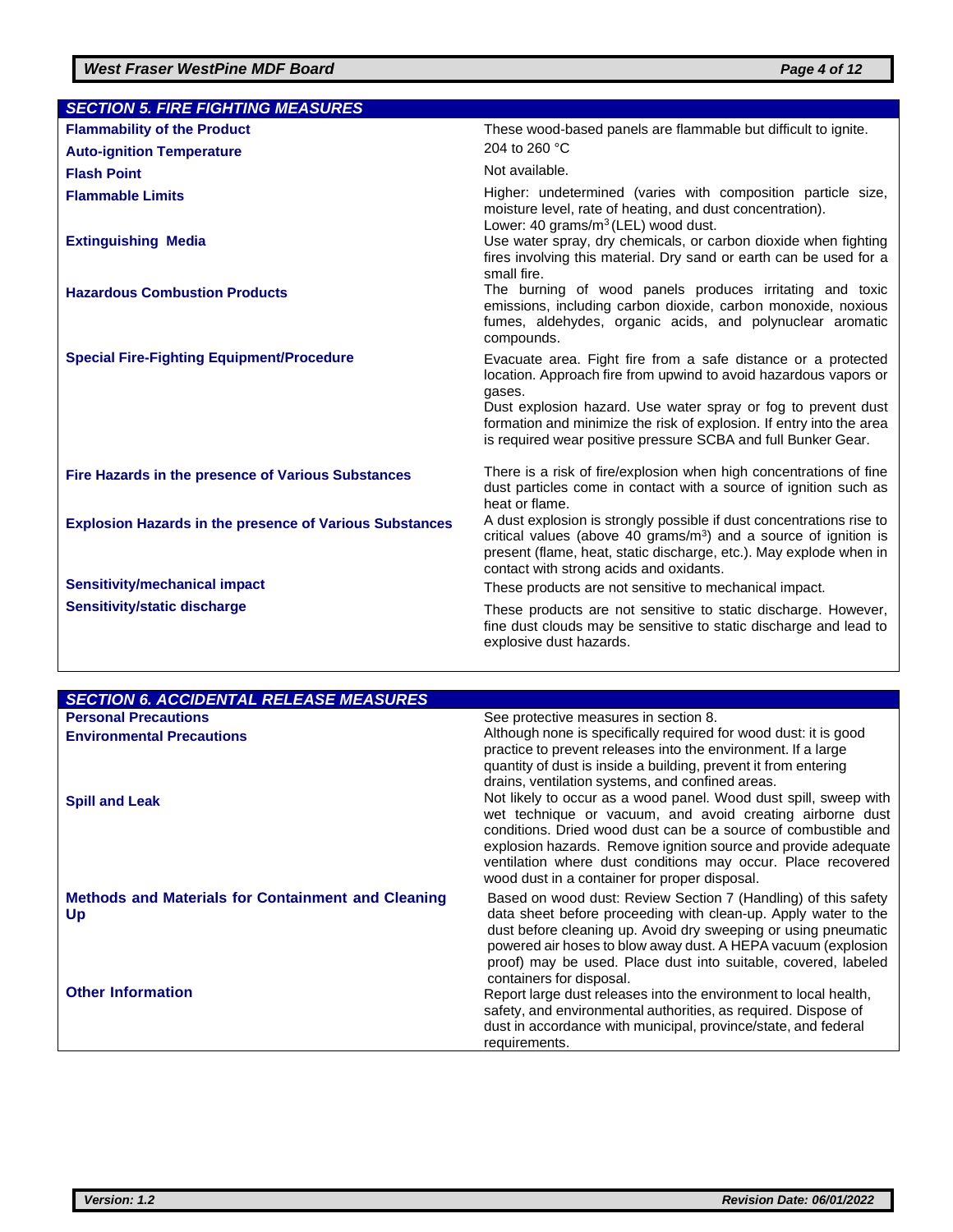| <b>SECTION 7. HANDLING AND STORAGE</b> |                                                                                                                                                                                                                                                                                                                                                                                                |
|----------------------------------------|------------------------------------------------------------------------------------------------------------------------------------------------------------------------------------------------------------------------------------------------------------------------------------------------------------------------------------------------------------------------------------------------|
|                                        | No special handling procedures are required for the undisturbed product.                                                                                                                                                                                                                                                                                                                       |
| <b>Safe Handling Procedures</b>        | Avoid any source of heat or ignition and avoid creating "clouds" of<br>dust during mechanical processes (sawing, sanding, drilling) on<br>the wood panels. Wood dust can be a source of fire and explosion<br>hazards. Use in a well-ventilated area. Wash thoroughly after<br>handling. Wash clothing before reuse.<br>AVOID DUST CONTACT WITH EYES AND SKIN. AVOID<br><b>BREATHING DUST.</b> |
| <b>Storage Requirement</b>             | Store away from incompatibles. Keep in a cool, dry, and well-<br>ventilated area. Keep away from any ignition source. Comply with<br>all applicable health and safety regulations, and fire and building<br>codes.                                                                                                                                                                             |
| <b>Incompatibility</b>                 | Avoid contact with oxidizing agents and drying oils. Avoid open<br>flame.                                                                                                                                                                                                                                                                                                                      |

#### *SECTION 8. EXPOSURE CONTROLS AND PERSONAL PROTECTION*

|                                          | <b>USA</b>       | <b>USA</b>            | <b>ALBERTA</b>       |
|------------------------------------------|------------------|-----------------------|----------------------|
| <b>Ingredients</b>                       | <b>ACGIH</b>     | <b>OSHA</b>           | <b>OSHA</b>          |
|                                          | (2022)           | 29CFR1910.1000        | (Part 4 – 2022)      |
| Variety of softwood (allergenic and non- | <b>TLV-TWA</b>   | PEL-TWA <sup>1</sup>  | OEL-TWA <sup>1</sup> |
| allergenic species)                      | (Inhalable Dust) | (Total Dust as PNOR)  | (Total Dust as PNOR) |
| - But not Western Red Cedar              | 1 mg/m $3$       | 15 mg/m $3$           | $5 \text{ mg/m}^3$   |
|                                          | (A4)             |                       |                      |
|                                          |                  | PEL-TWA <sup>1</sup>  |                      |
|                                          |                  | (Total Dust)          |                      |
|                                          |                  | $5 \text{ mg/m}^3$    |                      |
|                                          |                  |                       |                      |
|                                          |                  | STEL-TWA <sup>1</sup> |                      |
|                                          |                  | (Total Dust)          |                      |
|                                          |                  | 10 mg/m $3$           |                      |

1 In *AFI*‐*CIO v. OSHA*, 965 F. 2d 962 (11th Cir. 1992), the court overturned OSHA's 1989 Air Contaminants Rule, including the specific PELs for wood dust that OSHA had established at that time. **The 1989 PELs were: TWA** ‐ **5.0 mg/m<sup>3</sup> ; STEL(15 MIN.)** ‐ **10.0 mg/m<sup>3</sup> (all soft and hardwoods, except Western Red Cedar); Western Red Cedar; TWA** ‐ **2.5 mg/m<sup>3</sup>** .

Wood dust is now officially regulated as organic dust under the Particulates Not Otherwise Regulated **(PNOR)** or Inert or Nuisance Dust Categories at PELs noted under Section 8 of this SDS. **However, some states have incorporated provisions of the 1989 Standard in their state plans. Additionally, OSHA indicated that it might cite companies under the OSH Act General Duty Clause under appropriate circumstances for non**‐**compliance with the 1989 PELs.**

Allergenic and non-allergenic softwood species have an IARC 1 notation (Carcinogenic to Humans).

All softwood dust has an ACGIH A4 notation (Not Classifiable as a Human Carcinogen).

The product may be hazardous if disturbed to create dust (e.g. sanding, cutting). Exposure controls are recommended based on wood dust of softwood, allergenic and non-allergenic species.

Consult local authorities for provincial or state exposure limits. ACGIH® = American Conference of Governmental Industrial Hygienists. TLV® = Threshold Limit Value. TWA = Time-Weighted Average. STEL = Short-term Exposure Limit. C = Ceiling limit. OSHA = US Occupational Safety and Health Administration. PEL = Permissible Exposure Limits. I = Inhalable fraction. OEL = Occupational Exposure limit.

**Engineering Controls** To reduce the exposure below the recommended exposure limits, control methods, including mechanical ventilation using dilution or control of the process, process conditions, or personal enclosure, must be considered. System design should consider the nature of contaminants and any explosive characteristics. Do not allow dust from the product to accumulate in the air in work or storage areas, or in confined spaces. Exhaust dust directly to the outside through explosion-proof ducting / ventilation systems, taking any necessary precautions for environmental protection. Eyewash stations are recommended.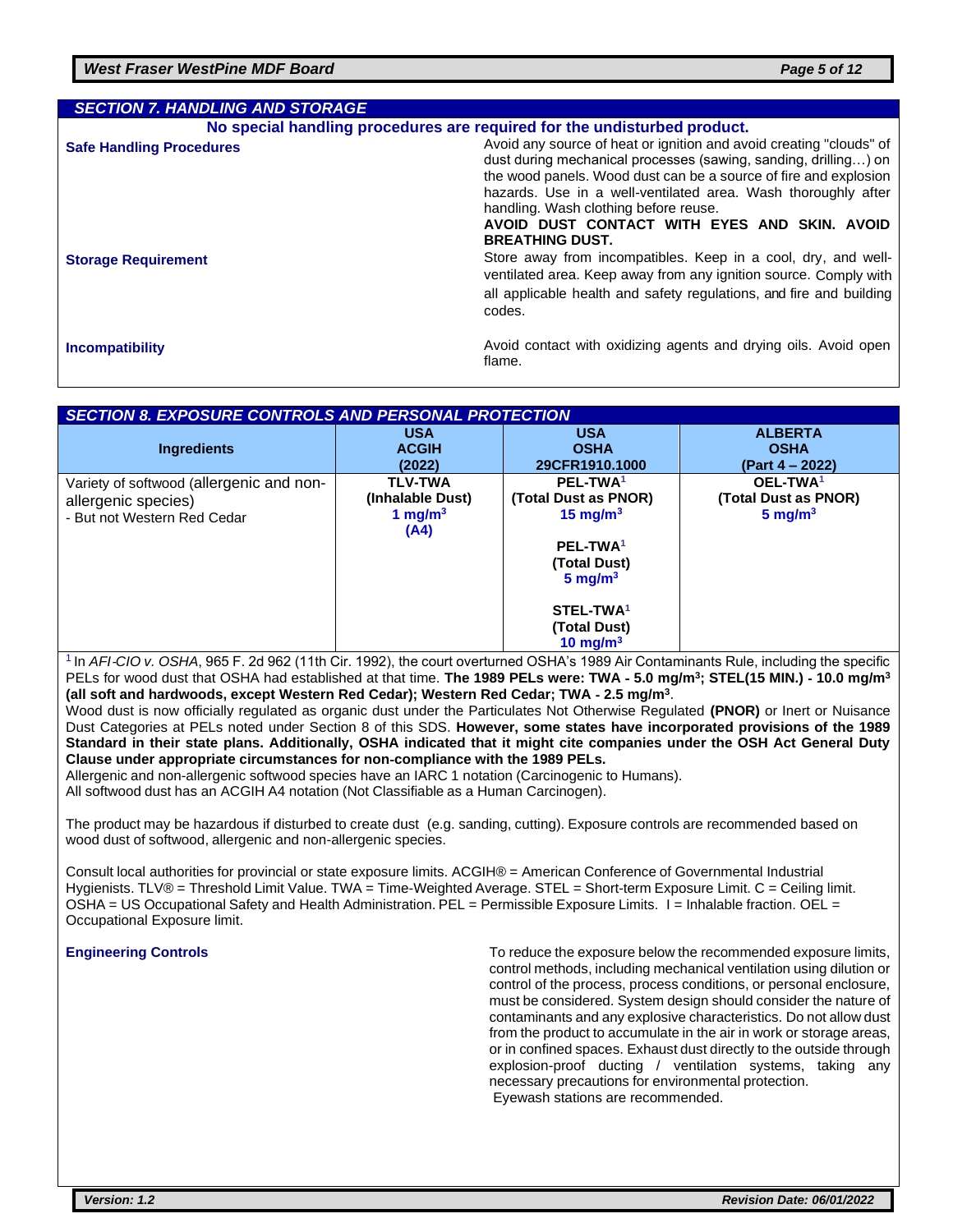| <b>Personal Protection</b>              |                                                                                                                                                                                                                                                                                                                                                                                                                                                                                                                                                                                                                            |
|-----------------------------------------|----------------------------------------------------------------------------------------------------------------------------------------------------------------------------------------------------------------------------------------------------------------------------------------------------------------------------------------------------------------------------------------------------------------------------------------------------------------------------------------------------------------------------------------------------------------------------------------------------------------------------|
| <b>Eyes</b>                             | Not required if no transformation is performed on the<br>product.<br><b>AVOID CONTACT WITH EYES.</b><br>Use safety glasses with side shields or dust-resistant safety<br>goggles if the manual, mechanical cutting, or abrasion processes<br>are performed on the product.                                                                                                                                                                                                                                                                                                                                                 |
| Body                                    | Not required if no transformation is performed on the                                                                                                                                                                                                                                                                                                                                                                                                                                                                                                                                                                      |
|                                         | product.                                                                                                                                                                                                                                                                                                                                                                                                                                                                                                                                                                                                                   |
|                                         | <b>AVOID CONTACT WITH SKIN.</b>                                                                                                                                                                                                                                                                                                                                                                                                                                                                                                                                                                                            |
|                                         | Coveralls or long-sleeved shirt is recommended if the manual,<br>mechanical cutting, or abrasion processes are performed on the<br>product.                                                                                                                                                                                                                                                                                                                                                                                                                                                                                |
|                                         | Remove and wash dust-contaminated clothing before reuse.                                                                                                                                                                                                                                                                                                                                                                                                                                                                                                                                                                   |
| <b>Respiratory</b>                      | Not required if no transformation is performed on the product.<br><b>AVOID BREATHING DUST.</b>                                                                                                                                                                                                                                                                                                                                                                                                                                                                                                                             |
|                                         | When engineering controls and work practices are not effective in                                                                                                                                                                                                                                                                                                                                                                                                                                                                                                                                                          |
|                                         | controlling exposure to recommended exposure limits, wear<br>suitable respiratory protection. If a respirator is required, wear a<br>minimum half facepiece respirator with P100 cartridges for<br>protection against wood dust and their applicable exposure<br>standards. Wear a half facepiece respirator for protection up to 10<br>times the exposure standard and a full facepiece respirator for<br>protection up to 50 times the exposure standard.<br>Recommendations apply only to NIOSH-approved respirators.<br>Consult an Industrial Hygienist for respirator decisions depending<br>on the work environment. |
| <b>Hands</b>                            | <b>AVOID CONTACT WITH SKIN.</b>                                                                                                                                                                                                                                                                                                                                                                                                                                                                                                                                                                                            |
|                                         | Wear leather work gloves to protect the skin against mechanical                                                                                                                                                                                                                                                                                                                                                                                                                                                                                                                                                            |
|                                         | irritation and splinters.                                                                                                                                                                                                                                                                                                                                                                                                                                                                                                                                                                                                  |
| Advice on general, occupational hygiene | Do not eat, drink, and smoke in work areas. Wash hands after use.                                                                                                                                                                                                                                                                                                                                                                                                                                                                                                                                                          |
|                                         | Remove contaminated clothing and protective equipment before<br>accessing the eating area.                                                                                                                                                                                                                                                                                                                                                                                                                                                                                                                                 |
|                                         |                                                                                                                                                                                                                                                                                                                                                                                                                                                                                                                                                                                                                            |

#### *SECTION 9. PHYSICAL AND CHEMICAL PROPERTIES*

| <b>Physical state</b>              | Solid                                                                                                                                                                                             | Odor                                                                                          | Depend on wood species and<br>time since the panel was<br>produced. |
|------------------------------------|---------------------------------------------------------------------------------------------------------------------------------------------------------------------------------------------------|-----------------------------------------------------------------------------------------------|---------------------------------------------------------------------|
| Appearance                         | Wood panel                                                                                                                                                                                        | Threshold Odor                                                                                | Not available                                                       |
| рH                                 | Not available                                                                                                                                                                                     | Color                                                                                         | Light Brown - Yellow                                                |
| Melting /Freezing point (°C)       | Not available                                                                                                                                                                                     | Vapour pressure ( @20 °C)                                                                     | Not available                                                       |
| Boiling point (°C)                 | Not available                                                                                                                                                                                     | Vapour density (Air=1)                                                                        | Not available                                                       |
| <b>Flashpoint (°C)</b>             | Not available                                                                                                                                                                                     | <b>Solubility (in water)</b>                                                                  | Not soluble                                                         |
| <b>Evaporation rate</b>            | Not available                                                                                                                                                                                     | <b>Coefficient of water/oil distribution</b>                                                  | Not Availabl                                                        |
| <b>Auto-ignition temperature</b>   | 204 to 260 $^{\circ}$ C                                                                                                                                                                           | <b>Decomposition temperature</b>                                                              | Not available                                                       |
| <b>Flammability (solid, gas)</b>   |                                                                                                                                                                                                   | These wood panels are flammable in the presence of an ignition source                         |                                                                     |
| Upper flammability/explosive limit |                                                                                                                                                                                                   | Higher: undetermined (varies with composition particle size, moisture level, rate of heating, |                                                                     |
| (% by volume)                      | and dust concentration)                                                                                                                                                                           |                                                                                               |                                                                     |
| Lower flammability/explosive limit | 40 grams/ $m3$ (wood dust)                                                                                                                                                                        |                                                                                               |                                                                     |
| (% by volume)                      | A dust explosion is strongly possible if dust concentrations rise to critical values (above 40<br>$grams/m3$ ) and if there is a source of ignition present (flame, heat, static discharge, etc.) |                                                                                               |                                                                     |
| Relative density (@25 °C)          | Variable (dependent on wood species and moisture content) (<1)                                                                                                                                    |                                                                                               |                                                                     |
| <b>Viscosity</b>                   | Not applicable                                                                                                                                                                                    |                                                                                               |                                                                     |

| <b>SECTION 10.STABILITY AND REACTIVITY</b> |                                                                                                                                                                                                                     |
|--------------------------------------------|---------------------------------------------------------------------------------------------------------------------------------------------------------------------------------------------------------------------|
| <b>Reactivity</b>                          | No information on the pure product. Information on wood dust is presented:                                                                                                                                          |
|                                            | Not reactive under normal conditions of use. Wood dust is reactive with oxidizing<br>materials. Combustible in the presence of the following materials or conditions:<br>open flames, sparks, and static discharge. |
| <b>Stability</b>                           | No information on the pure product. Information on wood dust is presented:                                                                                                                                          |
|                                            | Normally stable. Under normal conditions of storage and use, hazardous<br>polymerization will not occur                                                                                                             |
| <b>Version: 1.2</b>                        | <b>Revision Date: 06/01/2022</b>                                                                                                                                                                                    |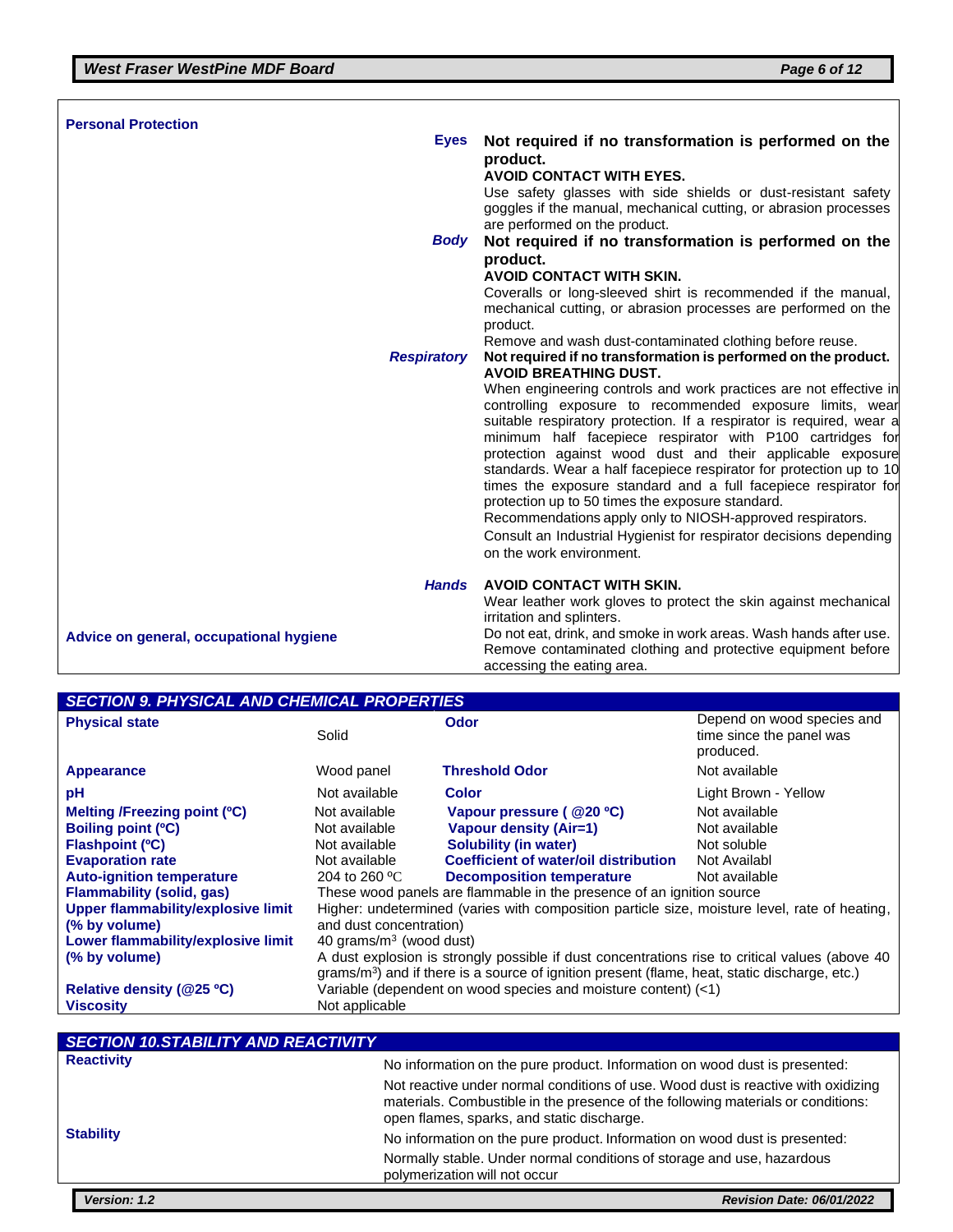| <b>Possible hazardous reactions</b>     | No information on the pure product. Information on wood dust is presented:<br>None expected under normal conditions of storage and use.                                                                                                                                                                                                                                                                                |
|-----------------------------------------|------------------------------------------------------------------------------------------------------------------------------------------------------------------------------------------------------------------------------------------------------------------------------------------------------------------------------------------------------------------------------------------------------------------------|
| <b>Conditions to avoid</b>              | No information on the pure product. Information on wood dust is presented:<br>Generation of dust through cutting, sanding, or disturbing the pure product. Open<br>flames, sparks, static discharge, heat, and other ignition sources. May form<br>explosive dust-air mixtures. Temperatures above 204.0 °C (399.2 °F)                                                                                                 |
| Materials to avoid, and incompatibility | No information on the pure product. Information on wood dust is presented:                                                                                                                                                                                                                                                                                                                                             |
|                                         | Wood dust is incompatible with oxidizing materials.                                                                                                                                                                                                                                                                                                                                                                    |
| <b>Hazardous decomposition products</b> | No information on the pure product. Information on wood dust is presented:<br>Under normal conditions of storage and use, hazardous decomposition products<br>should not be produced.<br>If a fire occurs, hazardous combustion products will be emitted: carbon monoxide,<br>carbon dioxide, soot, and toxic and irritating fumes and gases, such as aldehydes,<br>organic acids, and polynuclear aromatic compounds. |

| <b>SECTION 11.TOXICOLOGICAL INFORMATION</b>                             |                                                                                                                                                                                                                                                                                         |                            |                                                                                                                                                                                                                                                                                                                                                                                                                                         |                              |                                                                                                                                                                                                                                                                                                                                       |
|-------------------------------------------------------------------------|-----------------------------------------------------------------------------------------------------------------------------------------------------------------------------------------------------------------------------------------------------------------------------------------|----------------------------|-----------------------------------------------------------------------------------------------------------------------------------------------------------------------------------------------------------------------------------------------------------------------------------------------------------------------------------------------------------------------------------------------------------------------------------------|------------------------------|---------------------------------------------------------------------------------------------------------------------------------------------------------------------------------------------------------------------------------------------------------------------------------------------------------------------------------------|
| In purchase form, these products do not represent a health hazard       |                                                                                                                                                                                                                                                                                         |                            |                                                                                                                                                                                                                                                                                                                                                                                                                                         |                              |                                                                                                                                                                                                                                                                                                                                       |
| <b>Routes of exposures</b><br><b>Toxicological data</b>                 | Inhalation, skin, and eye contact<br>No test data exists on the purchased form products. Listed below are the data available on<br>individual chemical ingredients entering the wood panels and wood dust composition.<br>Exposure to wood dust may cause asthmatic symptoms and signs. |                            |                                                                                                                                                                                                                                                                                                                                                                                                                                         |                              |                                                                                                                                                                                                                                                                                                                                       |
| <b>Chemical ingredients</b>                                             | Oral                                                                                                                                                                                                                                                                                    | $LD_{50}$<br><b>Dermal</b> | $LC_{50}$ (4-hours)<br><b>Inhalation</b>                                                                                                                                                                                                                                                                                                                                                                                                | <b>Irritation</b>            | <b>GHS</b>                                                                                                                                                                                                                                                                                                                            |
| <b>Polymeric Diphenylmethane</b><br><b>Diisocyanate (PMDI) Adhesive</b> | >5,000<br>mg/kg (rat)                                                                                                                                                                                                                                                                   | >5,000<br>mg/kg<br>(rat)   | 0,49<br>mg/l<br>(rat)                                                                                                                                                                                                                                                                                                                                                                                                                   | 100 mg<br>(Mild)<br>(rabbit) | Acute toxicity, Inhalation of dust,<br>category 2                                                                                                                                                                                                                                                                                     |
| <b>Variety of Softwood</b><br>(No Western Red Cedar)                    | No Data                                                                                                                                                                                                                                                                                 | No Data                    | No Data                                                                                                                                                                                                                                                                                                                                                                                                                                 | No Data                      | No Data                                                                                                                                                                                                                                                                                                                               |
| <b>Skin Irritation</b>                                                  |                                                                                                                                                                                                                                                                                         |                            | below.                                                                                                                                                                                                                                                                                                                                                                                                                                  |                              | No test data is available on the wood panel itself. Data available<br>on softwood, allergenic, and non-allergenic species are listed<br>Dermatitis has been reported in humans; the nature of the wood<br>and the origin of the dust have to be taken into consideration<br>during the cutting or sanding operations of this product. |
| <b>Eye Irritation</b>                                                   |                                                                                                                                                                                                                                                                                         |                            | below.                                                                                                                                                                                                                                                                                                                                                                                                                                  |                              | No test data is available on the wood panel itself. Data available<br>on softwood, allergenic, and non-allergenic species are listed<br>Conjunctivitis has been reported in humans. The nature of the<br>wood and the origin of the dust have to be taken into consideration.                                                         |
| <b>Skin Sensitization</b>                                               |                                                                                                                                                                                                                                                                                         |                            | No test data is available on the wood panel itself. Data available<br>on softwood, allergenic, and non-allergenic species are listed<br>below.<br>Repeated exposure to some species of wood and the sensitivity of<br>some workers may cause the outbreak of some allergies that can<br>become a potential health hazard to these individuals.                                                                                          |                              |                                                                                                                                                                                                                                                                                                                                       |
| <b>Respiratory Sensitization</b>                                        |                                                                                                                                                                                                                                                                                         |                            | No test data is available on the wood panel itself. Data available<br>on softwood, allergenic, and non-allergenic species are listed<br>below.<br>Inhalation of wood dust may sensitize the respiratory system and<br>cause asthmatic symptoms and signs.<br>People with existing respiratory tract ailments (e.g., bronchitis)<br>should avoid exposure to wood dust as they may suffer severe<br>irritation and difficulty breathing. |                              |                                                                                                                                                                                                                                                                                                                                       |
| <b>Mutagenicity</b>                                                     |                                                                                                                                                                                                                                                                                         |                            | below.<br>cause cellular changes in the nasal epithelium.                                                                                                                                                                                                                                                                                                                                                                               |                              | No test data is available on the wood panel itself. Data available<br>on softwood, allergenic, and non-allergenic species are listed<br>Data on wood dust suggests that exposure to wood dust may                                                                                                                                     |
| Version: 1.2                                                            |                                                                                                                                                                                                                                                                                         |                            |                                                                                                                                                                                                                                                                                                                                                                                                                                         |                              | <b>Revision Date: 06/01/2022</b>                                                                                                                                                                                                                                                                                                      |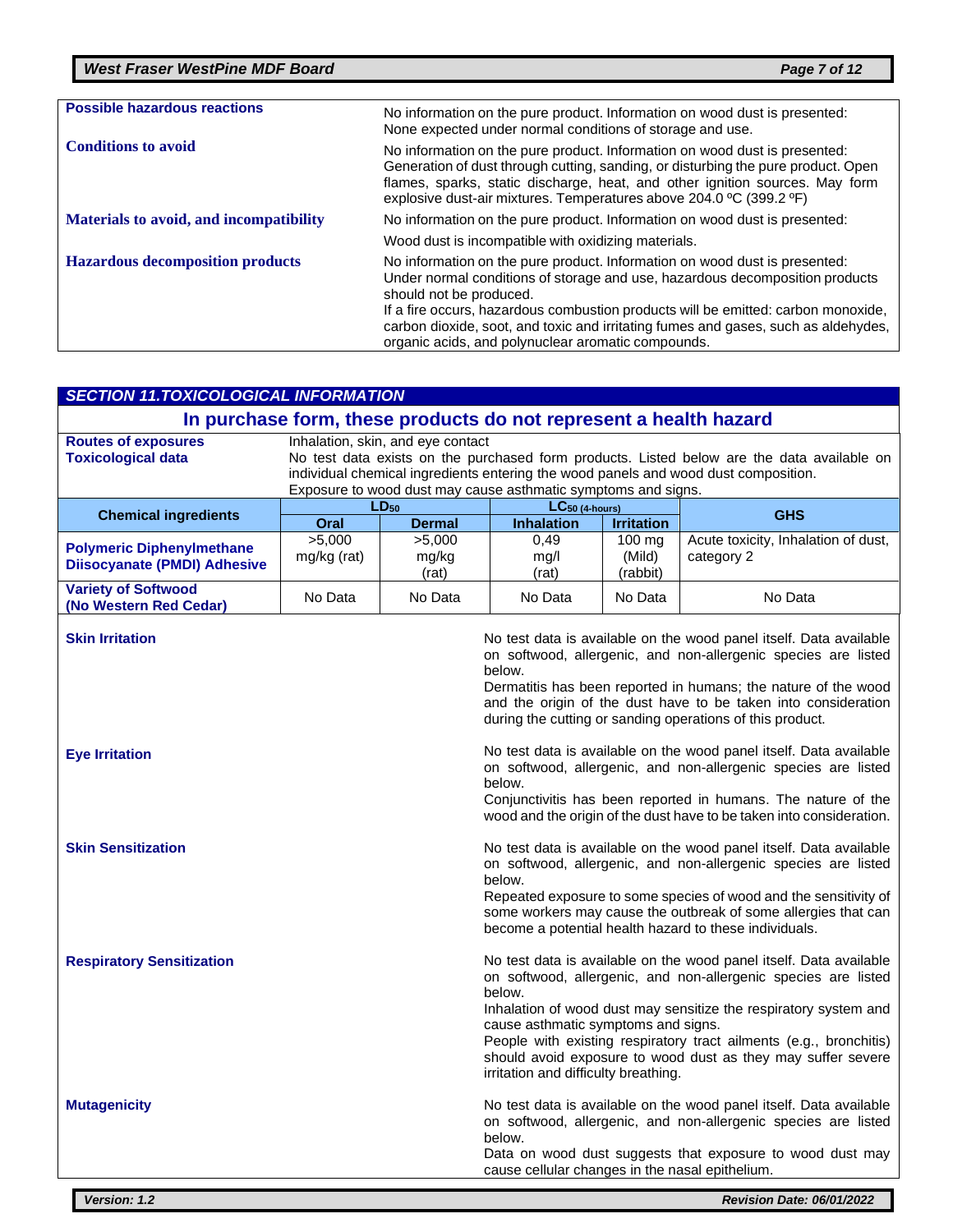| <b>Carcinogenicity</b>                                                     | No test data is available on the wood panel itself. Data available                                                                                                                                                                                                                                                         |
|----------------------------------------------------------------------------|----------------------------------------------------------------------------------------------------------------------------------------------------------------------------------------------------------------------------------------------------------------------------------------------------------------------------|
|                                                                            | on softwood, allergenic, and non-allergenic species are listed<br>helow.                                                                                                                                                                                                                                                   |
| <b>Wood Dust</b>                                                           | IARC (Group 1)<br>Human carcinogen<br>ACGIH (Group A1) Oak and beech - Confirmed human<br>carcinogen<br>ACGIH (Group A2) Birch, mahogany, teak, walnut - Suspected<br>human carcinogen<br>ACGIH (Group A4) All other wood dust - Not classifiable as a<br>human carcinogen<br><b>NTP</b><br>Known to be a human carcinogen |
| <b>Teratogenicity</b><br><b>Synergetic Effects</b>                         | Not available.<br>Not available                                                                                                                                                                                                                                                                                            |
| <b>Potential Health Effects</b>                                            |                                                                                                                                                                                                                                                                                                                            |
| <b>Inhalation</b><br><b>Skin</b><br><b>Eyes</b>                            | Wood dust May cause irritation to the upper respiratory system.<br>Wood dust may cause irritation to the skin.<br>Wood dust may cause chemical and/or mechanical irritation to the<br>eye.                                                                                                                                 |
| <b>Ingestion</b>                                                           | Not likely to occur.                                                                                                                                                                                                                                                                                                       |
| <b>STOT (Specific Target Organ Toxicity) - Single</b>                      |                                                                                                                                                                                                                                                                                                                            |
| <b>Exposure</b>                                                            |                                                                                                                                                                                                                                                                                                                            |
| <b>Inhalation</b>                                                          | Handling and/or processing this material may generate dust which<br>can cause respiratory tract irritation, asthma, coughing/wheezing,<br>allergic reactions, and sinusitis.                                                                                                                                               |
| <b>Skin Absorption</b>                                                     | No information is available for the pure product or the ingredients<br>based on the literature reviewed                                                                                                                                                                                                                    |
| <b>Ingestion</b>                                                           | No information is available for the pure product or the ingredients<br>based on the literature reviewed.                                                                                                                                                                                                                   |
| <b>Aspiration Hazard</b>                                                   | No information is available for the pure product or the ingredients<br>based on the literature reviewed.                                                                                                                                                                                                                   |
| <b>STOT (Specific Target Organ Toxicity) - Repeated</b><br><b>Exposure</b> |                                                                                                                                                                                                                                                                                                                            |
| <b>Inhalation</b>                                                          |                                                                                                                                                                                                                                                                                                                            |
|                                                                            | No test data is available on the wood panel itself. Data available<br>on softwood, allergenic, and non-allergenic species are listed<br>below.                                                                                                                                                                             |
|                                                                            | Repeated inhalation of dust can produce varying degrees of                                                                                                                                                                                                                                                                 |
|                                                                            | respiratory irritation or lung damage. Chronic exposure to wood<br>dust can result in dermatitis reactions, asthma, pneumonitis,                                                                                                                                                                                           |
|                                                                            | coughing, changes in the nasal mucosa, wheezing, fever, and                                                                                                                                                                                                                                                                |
|                                                                            | other signs and symptoms associated with chronic bronchitis.                                                                                                                                                                                                                                                               |
| <b>Respiratory and/or Skin Sensitization</b>                               | No information is available for the pure product or the ingredients<br>based on the literature reviewed.                                                                                                                                                                                                                   |

| <b>SECTION 12.ECOLOGICAL INFORMATION</b>  |                                                                                                                                                                                                                                                                                                                                                         |
|-------------------------------------------|---------------------------------------------------------------------------------------------------------------------------------------------------------------------------------------------------------------------------------------------------------------------------------------------------------------------------------------------------------|
| <b>Ecotoxicity</b>                        | Not available. The product has not been tested.                                                                                                                                                                                                                                                                                                         |
| <b>Persistence and degradability</b>      | The product has not been tested.                                                                                                                                                                                                                                                                                                                        |
|                                           | Depending on the kind of wood                                                                                                                                                                                                                                                                                                                           |
|                                           | Possibly hazardous short-term degradation products are unlikely.                                                                                                                                                                                                                                                                                        |
| <b>Bioaccumulation potential</b>          | Not available. The product has not been tested.                                                                                                                                                                                                                                                                                                         |
| <b>Mobility in soil</b>                   | Not available. The product has not been tested.                                                                                                                                                                                                                                                                                                         |
| <b>Results of PBT and vPvB assessment</b> | Not available. The product has not been tested.                                                                                                                                                                                                                                                                                                         |
| Other adverse effects                     |                                                                                                                                                                                                                                                                                                                                                         |
| <b>PMDI</b>                               | PMDI represents a low to a very low environmental hazard.<br>A pond study showed gross contamination caused no significant<br>toxic effects on a wide variety of flora and in all trophic levels<br>(including fish), no detectable diaminodiphenylmethane (MDA),<br>and no evidence of bioaccumulation of MDI or MDA. (see<br>Heimbach F. et al. 1996) |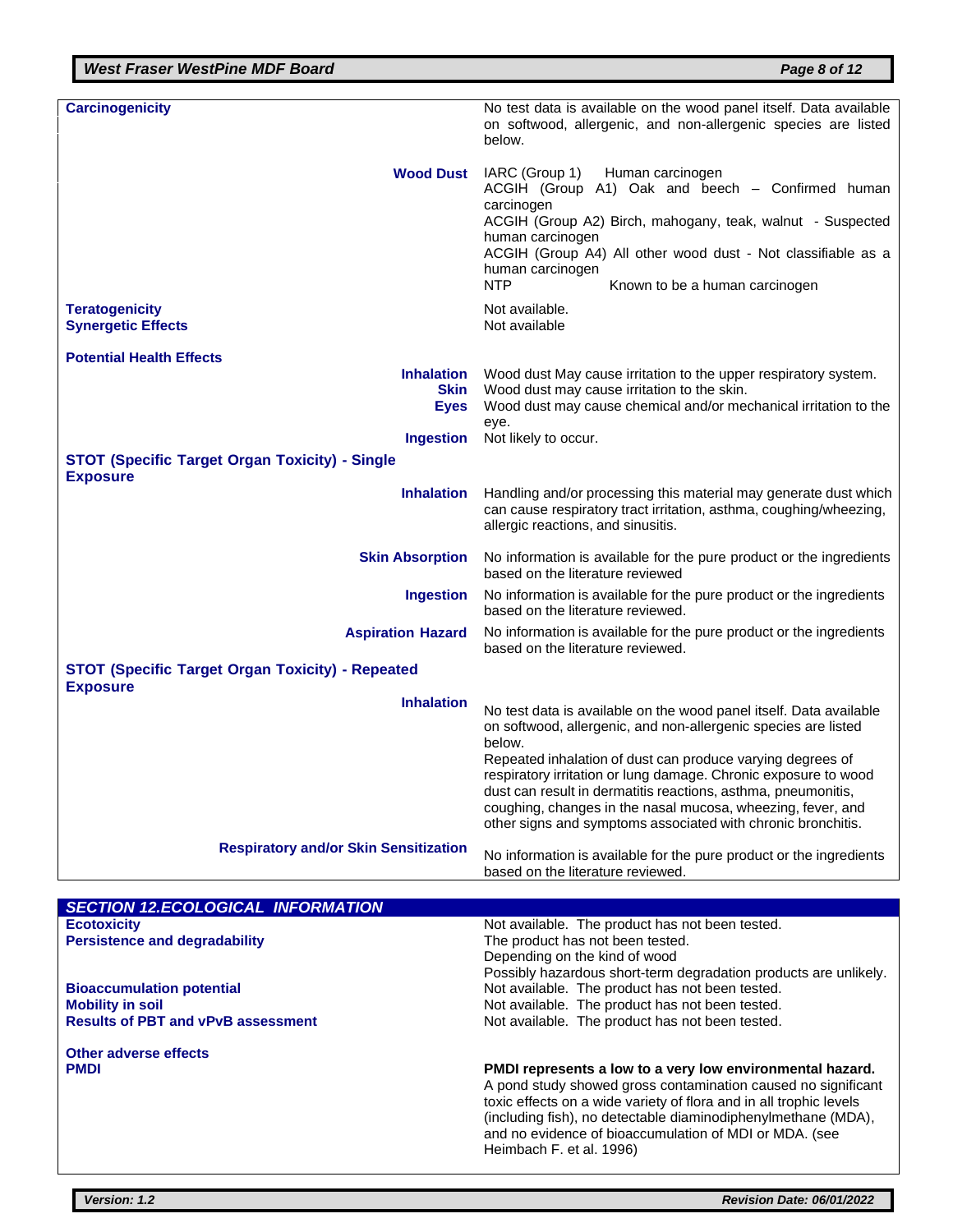#### *West Fraser WestPine MDF Board Page 9 of 12*

| Category                  | <b>Species</b>           | Test                                                                  | <b>Result</b>                          | Reference                                     |
|---------------------------|--------------------------|-----------------------------------------------------------------------|----------------------------------------|-----------------------------------------------|
| Algae                     | Scenedesmus subspicatus  | 72 h NOEC 1640 following<br>OECD Guideline 201                        | No effects were noted                  | Blom et Oldersma (1994)                       |
| <b>Invertebrates</b>      | Daphnia magna            | Static test following OECD                                            | 24 h EC50 = $\ge$ 500 -<br>$1000$ mg/l | Rhône-Poulenc (1977)<br>Caspers et al. (1986) |
| (Fresh Water)             |                          | Guideline 202/1                                                       | 24 h EC50 = $\ge$ 1000 mg/l            | Caspers et al. (1986)                         |
|                           | Limnea stagnalis         |                                                                       | $EC50 = 500$ mg/l                      | Rhône-Poulenc (1977)                          |
| <b>Fish (Fresh Water)</b> | Branchydanio rerio       | Static test following OECD<br>Guideline 203                           | 96h LC0 = $\geq$ 1000 mg/l             | Caspers et al. (1986)                         |
|                           | (Zebrafish)              | Static test similar to OECD<br>Guideline 203                          | 24h LC0 = $\ge$ 500 mg/l               | Rhône-Poulenc (1977)                          |
|                           | Oryzias latipes (medaka) | Static test similar to Semi-static<br>test.<br>Japanese standard test | 96h LC0 = $\geq$ 3000 mg/l             | Nakata (1983)                                 |

|                          | <b>SECTION 13. DISPOSAL CONSIDERATIONS</b>                                                                                                                                                                       |
|--------------------------|------------------------------------------------------------------------------------------------------------------------------------------------------------------------------------------------------------------|
| <b>Waste Information</b> | Canadian Environmental Protection Act: Not hazardous waste as sold. Comply with all provincial<br>and local regulations. Incineration or dry-land disposal is acceptable in most jurisdictions.                  |
|                          | Resource Conservation and Recovery Act (RCRA): Not a United States Environmental Protection<br>Agency (EPA) hazardous waste as sold. Comply with all state and local regulations. It is the user's               |
|                          | responsibility to determine at the time of disposal if their waste product meets RCRA, Title 40 CFR<br>261 criteria for hazardous wastes. Incineration or dry-land disposal is acceptable in most jurisdictions. |

| <b>SECTION 14. TRANSPORT INFORMATION</b>                                                                             |                              |                             |                |                                |                |                          |
|----------------------------------------------------------------------------------------------------------------------|------------------------------|-----------------------------|----------------|--------------------------------|----------------|--------------------------|
| <b>Regulatory</b><br><b>Information</b>                                                                              | <b>U.N.</b><br><b>Number</b> | <b>Proper Shipping Name</b> | <b>Classes</b> | <b>Packing</b><br><b>Group</b> | Label          | <b>Other Information</b> |
| Canada - TDG<br>Classification                                                                                       | <b>NR</b>                    | NR.                         | NR.            | NR.                            | ΝR             | None                     |
| US - DOT<br>Classification                                                                                           | <b>NR</b>                    | NR.                         | ΝR             | <b>NR</b>                      | ΝR             | None                     |
| <b>ICAO/IATA</b>                                                                                                     | <b>NR</b>                    | NR.                         | NR.            | NR.                            | N <sub>R</sub> | None                     |
| Not applicable<br><b>Environmental Hazards</b>                                                                       |                              |                             |                |                                |                |                          |
| Please note: No information is available based on the literature<br><b>Special Precautions for User</b><br>reviewed. |                              |                             |                |                                |                |                          |
| Transport in Bulk According to Annex II of MARPOL 73/78<br>and the IBC Code                                          |                              |                             | Not applicable |                                |                |                          |

**Emergency Response Guide No.** No information is available for the pure product. **Marine pollutant** Marine pollutant by  $\sim$  No component of this product is listed as a marine pollutant by the DOT (49 CFR 172.101, Appendix B.)

#### *SECTION 15.REGULATORY INFORMATION*

#### **Safety, Health, and Environmental Regulations**

Wood and wood products are exempt from WHMIS reporting requirements and classification. Disclosure is voluntary on SDS. GHS reporting requirements are based on the intended use of the product.

**U.S. Federal Regulations** The product in purchase form is not controlled under the US Hazard Communication Rule (29 CFR 1900.1200).

- **TSCA** All listed ingredients that appear on the TSCA inventory are exempted.
- **OSHA** Wood products are not hazardous under the criteria of the federal OSHA Hazard Communication Standard 29 CFR 1910.1200 (Hazcom 2012). ). However, wood dust and other chemical substances generated by mechanical activities performed on this product are regulated under this standard.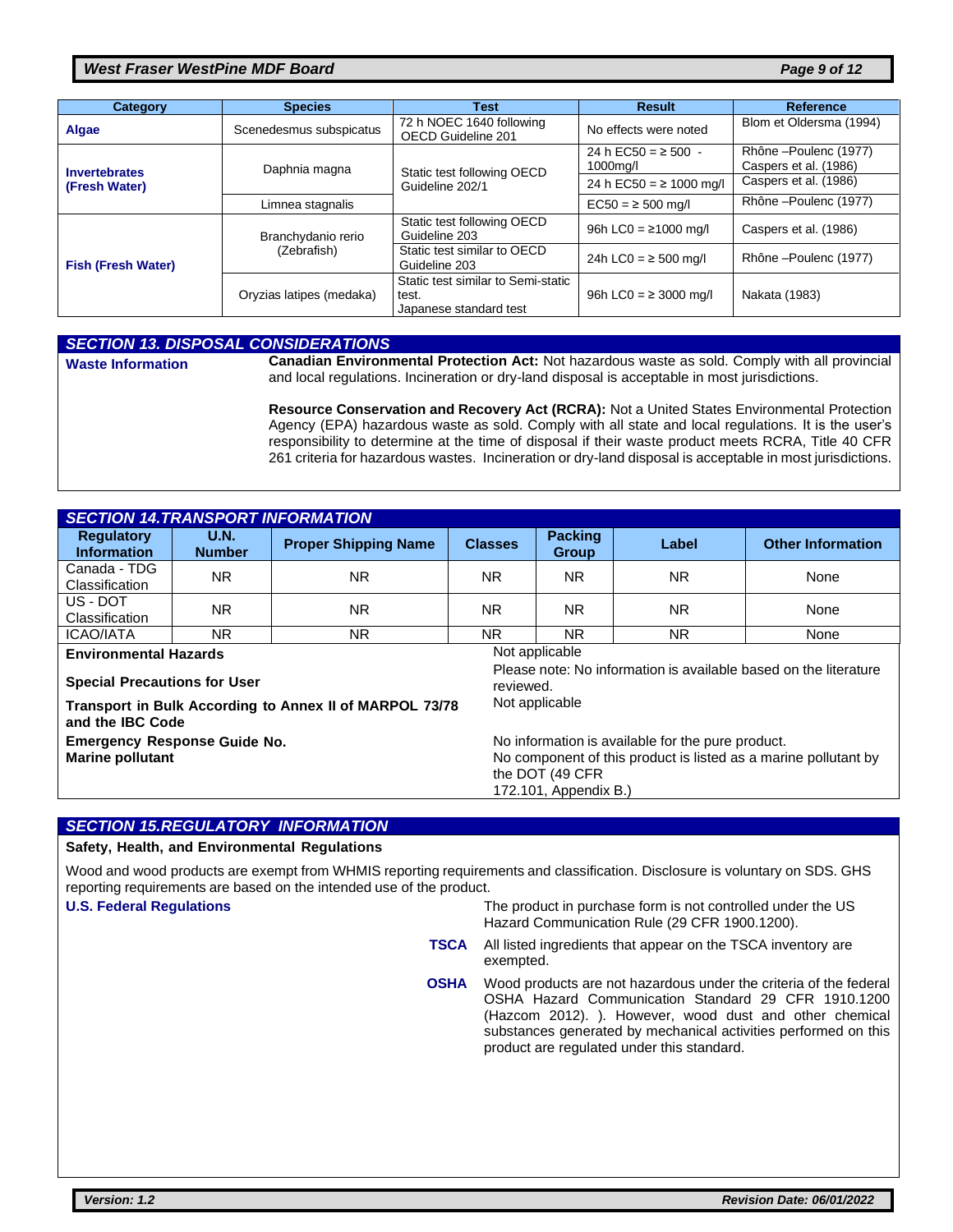| <b>SARA Title III</b>                                         |                                                                                                                                                                                                                                                                                                                         |     |                                             |     |                                               |           |
|---------------------------------------------------------------|-------------------------------------------------------------------------------------------------------------------------------------------------------------------------------------------------------------------------------------------------------------------------------------------------------------------------|-----|---------------------------------------------|-----|-----------------------------------------------|-----------|
| Section 311/312 Hazard Category:                              | Hazard classification under 40 CFR 370 Hazard Classes:                                                                                                                                                                                                                                                                  |     |                                             |     |                                               |           |
|                                                               | An<br>immediate<br>acute<br>health<br>hazard                                                                                                                                                                                                                                                                            | Yes | Α<br>delayed<br>chronic<br>health<br>hazard | Yes | A Fire<br>Hazard                              | Yes       |
|                                                               | A corrosive<br>hazard                                                                                                                                                                                                                                                                                                   | No  | $\overline{A}$<br>reactive<br>hazard        | No  | A sudden<br>release<br>Hazard                 | <b>No</b> |
| <b>Section 313 Reporting:</b>                                 | This product does not contain any chemical substance(s) listed<br>under 40 CFR 372.65 and in concentrations that should require<br>reporting under SARA 313.                                                                                                                                                            |     |                                             |     |                                               |           |
| <b>Section 304 CERCLA Hazardous Substances</b>                | Not Applicable                                                                                                                                                                                                                                                                                                          |     |                                             |     |                                               |           |
| <b>Section 302 EPCRA Extremely Hazardous Substances (EHS)</b> | Not Applicable                                                                                                                                                                                                                                                                                                          |     |                                             |     |                                               |           |
| <b>CAA</b>                                                    | Not Applicable                                                                                                                                                                                                                                                                                                          |     |                                             |     |                                               |           |
| <b>RCRA</b>                                                   | Not Applicable                                                                                                                                                                                                                                                                                                          |     |                                             |     |                                               |           |
| <b>US State Notifications, Warnings, Right-to-Know</b>        |                                                                                                                                                                                                                                                                                                                         |     |                                             |     |                                               |           |
| <b>California Proposition 65</b>                              | <b>Warning</b><br>Drilling, sawing, sanding, or machining wood products generates<br>wood dust, a substance known to the State of California to cause<br>cancer. Avoid inhaling wood dust or use a dust mask or other<br>safeguards to avoid inhaling wood dust (California Health and<br>Safety Code Section 25249.6). |     |                                             |     |                                               |           |
| <b>New Jersey</b>                                             | Identification: Right-to-Know<br>Warning: PMDI; wood dust                                                                                                                                                                                                                                                               |     |                                             |     |                                               |           |
| <b>Pennsylvania</b>                                           | Identification: Right-to-Know                                                                                                                                                                                                                                                                                           |     |                                             |     |                                               |           |
| <b>Minnesota</b>                                              | Warning: wood dust<br>Identification: Right-to-Know                                                                                                                                                                                                                                                                     |     |                                             |     |                                               |           |
|                                                               | Warning: PMDI; wood dust                                                                                                                                                                                                                                                                                                |     |                                             |     |                                               |           |
| <b>Massachusetts</b>                                          | Identification: Right-to-Know<br>Warning: PMDI                                                                                                                                                                                                                                                                          |     |                                             |     |                                               |           |
| <b>Canadian Regulations</b>                                   | The product is not controlled under WHMIS.                                                                                                                                                                                                                                                                              |     |                                             |     |                                               |           |
|                                                               | It has been classified according to the hazard criteria of the<br>Controlled Products Regulations (CPR) and the SDS contains all<br>the information required by the CPR.                                                                                                                                                |     |                                             |     |                                               |           |
| <b>WHMIS Classification</b>                                   | See Section 2                                                                                                                                                                                                                                                                                                           |     |                                             |     |                                               |           |
| <b>DSL</b>                                                    | Excepted wood, all listed ingredients appear on the DSL<br>(Domestic Substance List) list                                                                                                                                                                                                                               |     |                                             |     |                                               |           |
| <b>International Regulations</b><br><b>Europe Inventory</b>   | (CLP)                                                                                                                                                                                                                                                                                                                   |     | product is exempted                         |     | All components are listed or exempted and the |           |
| <b>Australian inventory</b>                                   | (AICS)                                                                                                                                                                                                                                                                                                                  |     |                                             |     | All components are listed or exempted and the |           |
| <b>China inventory</b>                                        | (IECSC)                                                                                                                                                                                                                                                                                                                 |     | product is exempted<br>product is exempted  |     | All components are listed or exempted and the |           |
| <b>Japan inventory</b>                                        | (ENCS)                                                                                                                                                                                                                                                                                                                  |     |                                             |     | All components are listed or exempted and the |           |
| <b>Japan inventory</b>                                        | (ISHL)                                                                                                                                                                                                                                                                                                                  |     | product is exempted<br>product is exempted  |     | All components are listed or exempted and the |           |
| <b>Korea inventory</b>                                        | (KECI)                                                                                                                                                                                                                                                                                                                  |     | Not determined.                             |     |                                               |           |
| <b>New Zealand Inventory</b>                                  | (NZIoC)                                                                                                                                                                                                                                                                                                                 |     |                                             |     | All components are listed or exempted and the |           |
| <b>Philippines inventory</b>                                  | (PICCS)                                                                                                                                                                                                                                                                                                                 |     | product is exempted<br>product is exempted  |     | All components are listed or exempted and the |           |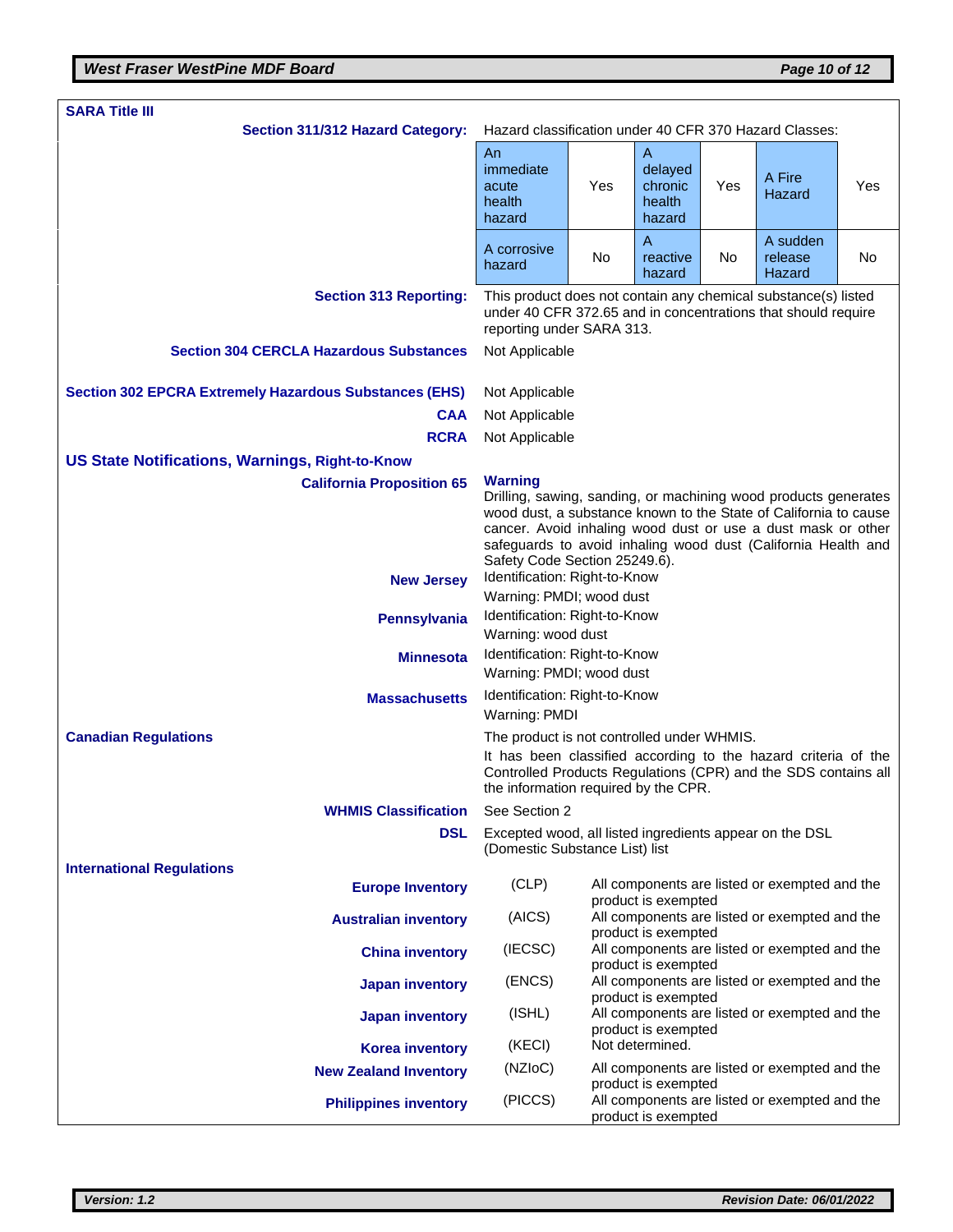## *West Fraser WestPine MDF Board Page 11 of 12*

|                                               | <b>SECTION 16. OTHER INFORMATION</b>                                                                                                                                     |                                             |  |  |  |
|-----------------------------------------------|--------------------------------------------------------------------------------------------------------------------------------------------------------------------------|---------------------------------------------|--|--|--|
| <b>HMIS Rating</b>                            |                                                                                                                                                                          | <b>NFPA Rating</b>                          |  |  |  |
|                                               | Health<br>$\overline{2}$                                                                                                                                                 |                                             |  |  |  |
|                                               | Flammability<br>$\overline{2}$                                                                                                                                           |                                             |  |  |  |
|                                               | <b>Reactivity</b><br>$\Omega$                                                                                                                                            | O                                           |  |  |  |
|                                               | <b>Protective Equipment</b><br>È,                                                                                                                                        |                                             |  |  |  |
|                                               |                                                                                                                                                                          |                                             |  |  |  |
|                                               |                                                                                                                                                                          | Hazard rating: 0 - Minimal; 1 - Slight; 2 - |  |  |  |
|                                               | Hazard rating: 0 - Minimal; 1 - Slight; 2 - Moderate; 3 - Serious; 4 - Severe                                                                                            | Moderate; 3 - Serious; 4 - Severe           |  |  |  |
| <b>Glossary Term</b>                          |                                                                                                                                                                          |                                             |  |  |  |
|                                               |                                                                                                                                                                          |                                             |  |  |  |
| <b>ACGIH</b>                                  | American Conference of Governmental Industrial Hygienists                                                                                                                |                                             |  |  |  |
| <b>CSA</b>                                    | Chemical Abstracts System Number                                                                                                                                         |                                             |  |  |  |
| <b>CFR</b>                                    | Code of Federal Regulation                                                                                                                                               |                                             |  |  |  |
| <b>GHS</b>                                    | Globally Harmonized System                                                                                                                                               |                                             |  |  |  |
| <b>IARC</b>                                   | International Agency for Research on Cancer                                                                                                                              |                                             |  |  |  |
| <b>LC50</b>                                   | Concentration L50 (the concentration in air of a chemical which kills 50% of an experimental animal population)                                                          |                                             |  |  |  |
| <b>LD50</b>                                   | Lethal Dose 50 (the administered dose of a chemical which kills 50% of an experimental animals population)                                                               |                                             |  |  |  |
| LEL                                           | Lower Explosion Limit                                                                                                                                                    |                                             |  |  |  |
| <b>MDI</b>                                    | 4'4'-Diphenylmethane Diisocyanate                                                                                                                                        |                                             |  |  |  |
| mg/kg                                         | Milligram per kilogram                                                                                                                                                   |                                             |  |  |  |
| mg/m <sup>3</sup>                             | Milligram per cubic meter                                                                                                                                                |                                             |  |  |  |
| <b>MSHA</b>                                   | Mining Safety and Health Administration                                                                                                                                  |                                             |  |  |  |
| <b>NIOSH</b>                                  | National Institute of Occupational Safety and Health                                                                                                                     |                                             |  |  |  |
| <b>NFPA</b>                                   | National Fire Protection Association                                                                                                                                     |                                             |  |  |  |
| <b>NR</b>                                     | Not Regulated                                                                                                                                                            |                                             |  |  |  |
| <b>NTP</b>                                    | National Toxicology Program                                                                                                                                              |                                             |  |  |  |
| <b>OECD</b>                                   | Organization for Economic Co-operation and Development                                                                                                                   |                                             |  |  |  |
| <b>OEL</b>                                    | Occupational Exposure Limit                                                                                                                                              |                                             |  |  |  |
| <b>OSHA</b>                                   | Occupational Safety and Health Administration                                                                                                                            |                                             |  |  |  |
| <b>PEL</b>                                    | Permissible Exposure Limit                                                                                                                                               |                                             |  |  |  |
| <b>PPM</b>                                    | Parts per million                                                                                                                                                        |                                             |  |  |  |
| <b>RCRA</b>                                   | Resource Conservation and Recovery Act                                                                                                                                   |                                             |  |  |  |
| <b>STEL</b>                                   | Short-Term Exposure Limit (United States)                                                                                                                                |                                             |  |  |  |
| <b>STEV</b>                                   | Short-Term Exposure Value (Ontario)                                                                                                                                      |                                             |  |  |  |
| <b>TWA</b>                                    | Time Weighted Average (United States)                                                                                                                                    |                                             |  |  |  |
| <b>TWAEV</b>                                  | Time Weighted Average Value (Ontario)                                                                                                                                    |                                             |  |  |  |
| <b>VEMP</b>                                   | Valeur d'exposition moyenne pondérée (Québec) = TWAEV = TWA                                                                                                              |                                             |  |  |  |
| <b>VECD</b>                                   | Valeur d'exposition de courte durée (Québec) = STEV = STEL                                                                                                               |                                             |  |  |  |
| <b>WHISM</b>                                  | Workplace Hazardous Materials Information System                                                                                                                         |                                             |  |  |  |
| <b>Other Special</b><br><b>Considerations</b> | This 16 heading format SDS complies with or exceeds the Canadian WHMIS criteria, the GHS, and the OSHA<br>hazard communication standard 29 CFR 1910.1200. (Hazcom 2012). |                                             |  |  |  |
|                                               | Preparation Date: 06/10/2015                                                                                                                                             |                                             |  |  |  |
|                                               | <b>Revision Date: 06/01/2022</b>                                                                                                                                         |                                             |  |  |  |
|                                               | Version:1.2                                                                                                                                                              |                                             |  |  |  |
|                                               | <b>SDS No:005</b>                                                                                                                                                        |                                             |  |  |  |
|                                               | <b>Modifications:</b>                                                                                                                                                    |                                             |  |  |  |
|                                               | <b>Minor Changes</b>                                                                                                                                                     |                                             |  |  |  |
| <b>References</b>                             | Alberta Occupational Health and Safety Act, Occupational Health and Safety Code, Schedule 1<br>Chemical Substances. 2009                                                 |                                             |  |  |  |
|                                               | Agency for Toxic Substances and Disease Registry (ATSDR). Viewed June 2022. Available at:                                                                                |                                             |  |  |  |
|                                               | http://www.atsdr.cdc.gov/toxprofiles/index.asp                                                                                                                           |                                             |  |  |  |
|                                               |                                                                                                                                                                          |                                             |  |  |  |
|                                               | American Conference of Governmental Industrial Hygienists. 2022. Threshold Limit Values for<br>Chemical Substances and Physical Agents and Biological Exposure Indices.  |                                             |  |  |  |